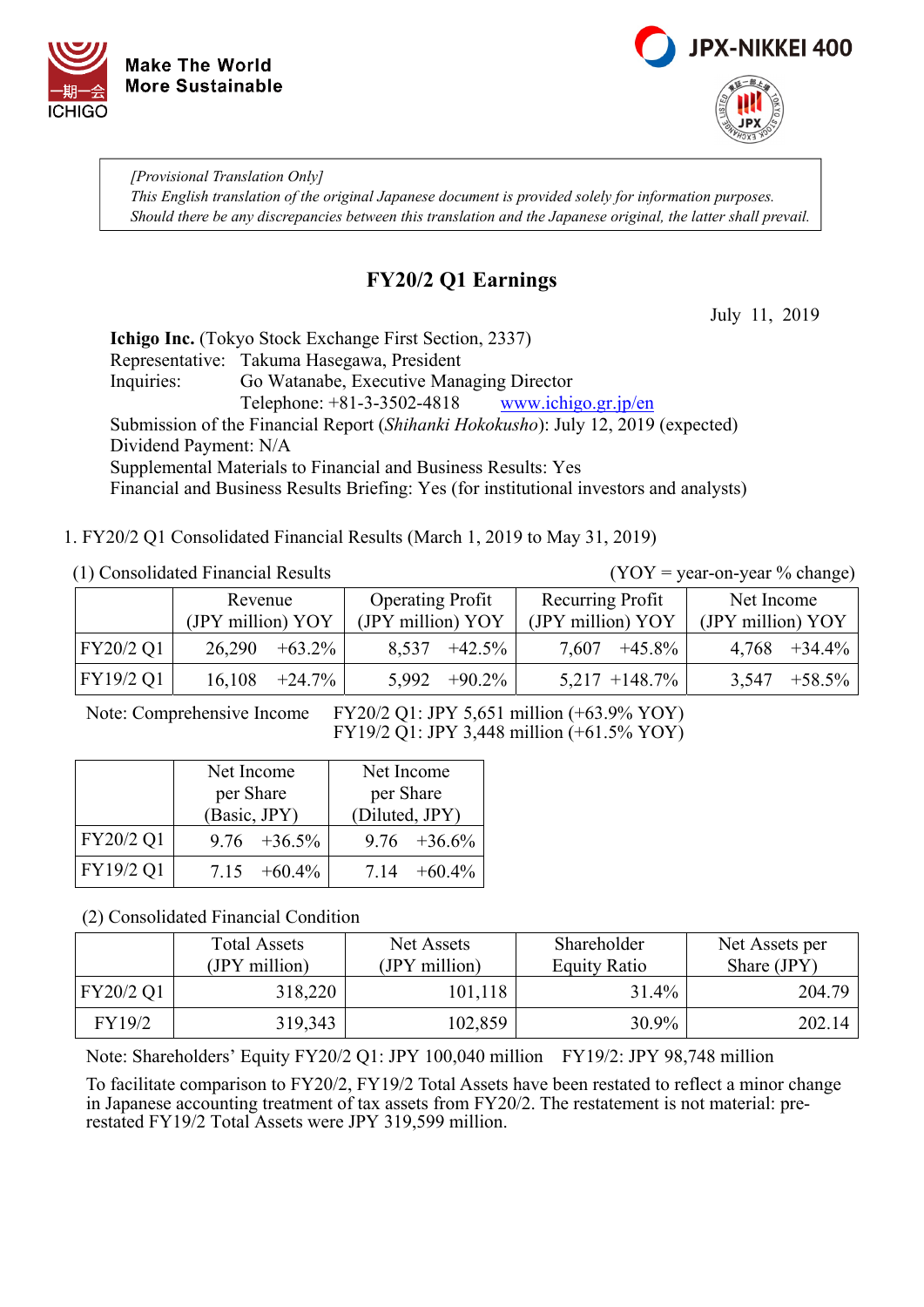#### (3) Consolidated Cash Flows

|           | Cash Flows from<br>Operations<br>(JPY million) | Cash Flows from<br>Investments<br>(JPY million) | Cash Flows from<br>Financing<br>(JPY million) | Cash and Cash<br>Equivalents<br>(JPY million) |
|-----------|------------------------------------------------|-------------------------------------------------|-----------------------------------------------|-----------------------------------------------|
| FY20/2 Q1 | 632                                            | $-3.110$                                        | $-514$                                        | 35,522                                        |
| FY19/2 Q1 | 1,772                                          | $-953$                                          | 7,433                                         | 46,857                                        |

Note: Economic Operating Cash Flow (Cash Flows from Operations excluding net investment in Real Estate and Power Plants for Sale)

FY20/2 Q1: JPY 4,187 million FY19/2 Q1: JPY 2,996 million

### 2. Dividends

|                      |        | Dividend per Share (JPY) |                                                                    |       | Total                     |              | Dividend on         |  |
|----------------------|--------|--------------------------|--------------------------------------------------------------------|-------|---------------------------|--------------|---------------------|--|
|                      | First  |                          | Second   Third   Fourth  <br>Quarter   Quarter   Quarter   Quarter | Total | Dividend<br>(JPY million) | Payout Ratio | <b>Equity Ratio</b> |  |
| FY19/2               | $\sim$ |                          |                                                                    |       | 3,419                     | 22.5%        | $3.7\%$             |  |
| FY20/2<br>(Forecast) | —      | $\overline{\phantom{m}}$ |                                                                    |       |                           | 23.0%        |                     |  |

3. FY20/2 Full-Year Consolidated Earnings Forecast (March 1, 2019 to February 29, 2020)

 $(YOY = year-on-year \% change)$ 

|        | <b>Operating Profit</b> |          | Recurring Profit  |          | Net Income            |          | Net Income per |          |
|--------|-------------------------|----------|-------------------|----------|-----------------------|----------|----------------|----------|
|        | (JPY million) YOY       |          | (JPY million) YOY |          | $(JPY$ million) $YOY$ |          | Share (JPY)    |          |
| FY20/2 | 26,500                  | $+0.8\%$ | 22,800            | $-1.2\%$ | 15,000                | $-2.4\%$ | 30.39          | $-2.4\%$ |

Note: Ichigo provides a full-year earnings forecast, but not a half-year forecast, because Ichigo believes the longer full-year forecast is more consistent with global best practice and the focus of Japan's Corporate Governance Code on growing long-term sustainable corporate value. In addition, Ichigo is focused on earnings growth (not revenue growth), with a particular focus on growing long-term EPS, so does not issue a Revenue forecast.

### 4. Other

| (1) Changes in significant consolidated subsidiaries<br>(material changes in scope of consolidation): | Yes                            |
|-------------------------------------------------------------------------------------------------------|--------------------------------|
| New subsidiaries:                                                                                     | None                           |
| Subsidiary removed from consolidation:                                                                | YK PIT PARTNERS Tokumei Kumiai |
|                                                                                                       |                                |

(2) Changes in accounting standards/principles, changes in accounting estimates, and revisions to previous financial statements

| (i) Changes in accounting standards/principles:             | None |
|-------------------------------------------------------------|------|
| (ii) Changes in accounting principles other than the above: | None |
| (iii) Changes in accounting estimates:                      | None |
| (iv) Revisions of previous financial statements:            | None |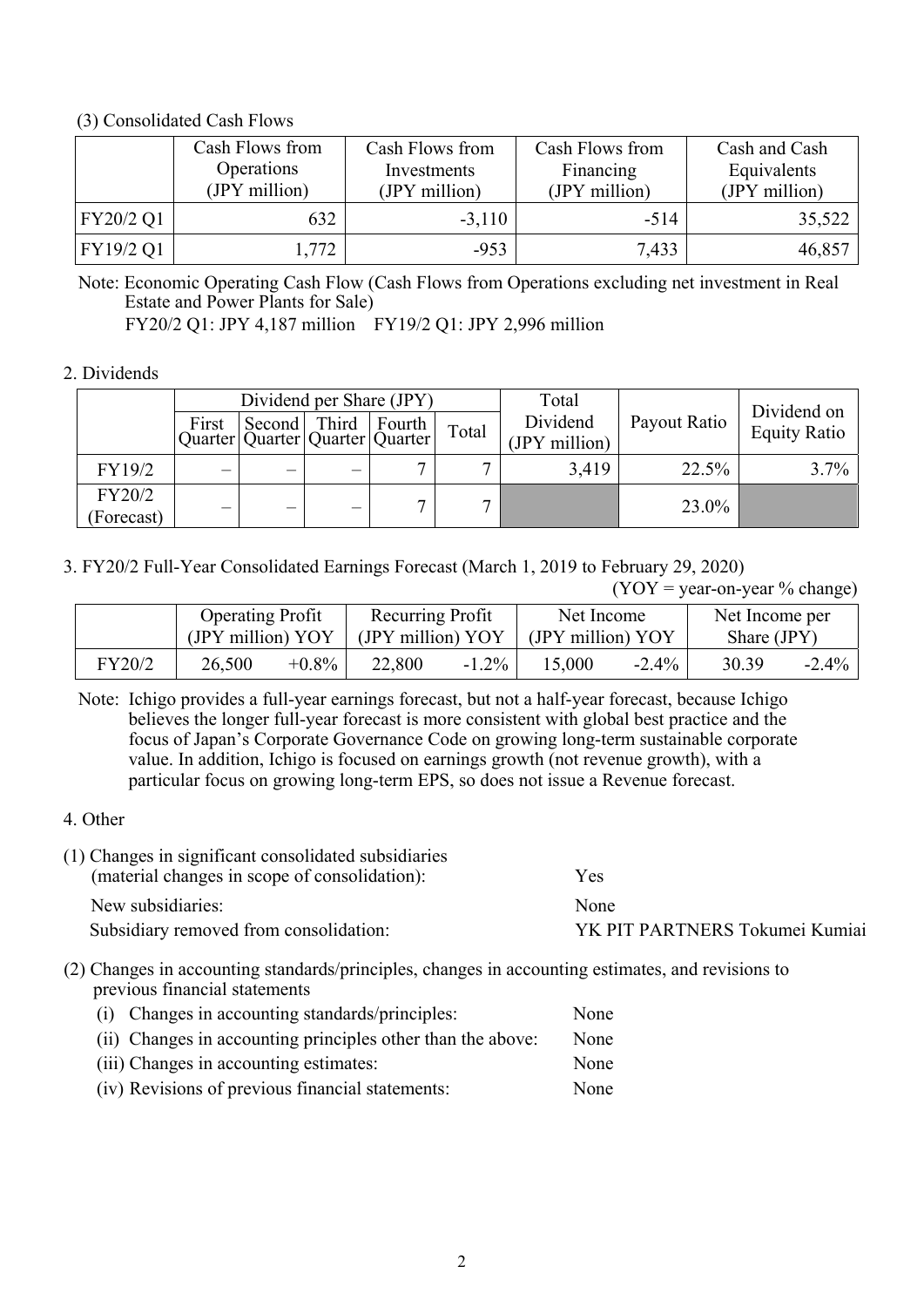#### (3) Number of outstanding common shares

(i) Number of outstanding shares including treasury shares at period-end

| FY20/2 Q1:<br>FY19/2: | 505,066,430<br>505,066,430                                   |
|-----------------------|--------------------------------------------------------------|
|                       | (ii) Number of treasury shares at period-end                 |
| FY20/2 Q1:<br>FY19/2: | 16,556,200<br>16,556,200                                     |
|                       | (iii) Average number of outstanding shares during the period |
| FY20/2 Q1:            | 488,510,230                                                  |

# Segment Information

FY19/2 Q1: 495,835,604

Asset Management (AM) generates fee income via the management of Ichigo Office (8975), Ichigo Hotel (3463), Ichigo Green (9282), and providing real estate services related to real estate acquisition, operations, and disposition.

Sustainable Real Estate (SRE) preserves and improves real estate. Ichigo receives rental income during the period in which it carries out its value-add, along with earning gains on sale that reflect the real estate's higher value after the value-add is complete.

Note: The Sustainable Real Estate segment was formerly called Value-Add. In keeping with its recently announced Ichigo 2030 vision, Ichigo is changing the segment name to Sustainable Real Estate from FY20/2 in order to put full focus on Ichigo's commitment to preserving and improving real estate as a sustainable infrastructure company.

Clean Energy (CE) is utility-scale solar power production that supplies clean energy and brings productive use to idle land.

#### Note on Appropriate Use of Forecasts

Forward-looking statements contained in these materials are based on judgments regarding information that was available to Ichigo as of the announcement date. However, these statements involve risk and uncertainties, and actual earnings may differ significantly from the indicated forecasts.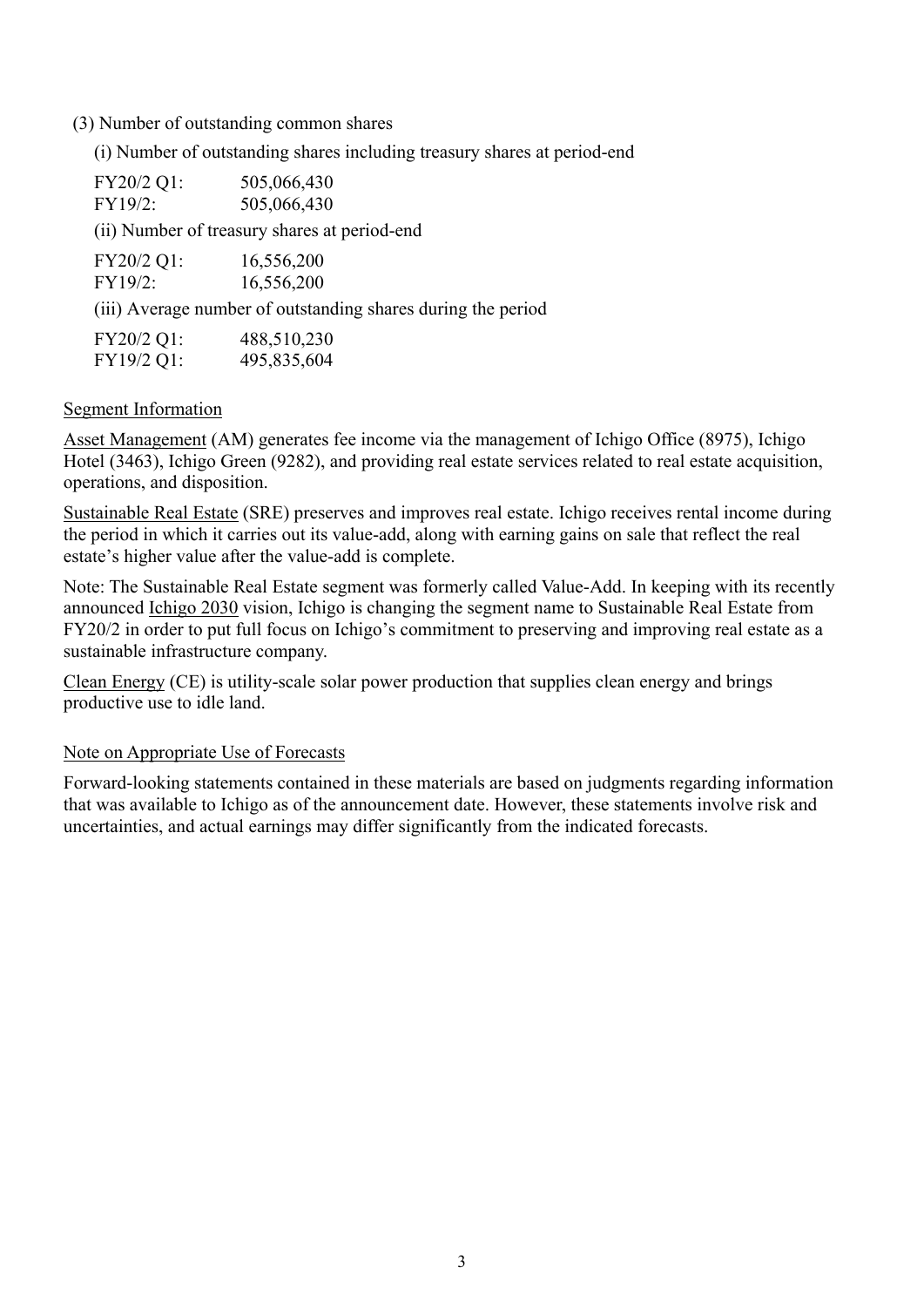|                                             |                          | (JPY million)               |
|---------------------------------------------|--------------------------|-----------------------------|
|                                             | FY19/2<br>(Feb 28, 2019) | FY20/2 Q1<br>(May 31, 2019) |
| <b>Assets</b>                               |                          |                             |
| <b>Current Assets</b>                       |                          |                             |
| Cash and cash equivalents                   | 50,225                   | 38,711                      |
| Trade notes and accounts receivable         | 1,344                    | 1,671                       |
| Operational loan investments                | 1,324                    | 1,324                       |
| Operational securities investments          | 1,218                    | 3,839                       |
| Real estate for sale                        | 161,322                  | 164,703                     |
| Other                                       | 2,156                    | 2,131                       |
| Less: allowance for doubtful accounts       | $-2$                     | $-3$                        |
| <b>Total Current Assets</b>                 | 217,590                  | 212,378                     |
| <b>Fixed Assets</b>                         |                          |                             |
| <b>Property, Plant, and Equipment</b>       |                          |                             |
| Buildings and structures                    | 24,577                   | 26,505                      |
| Depreciation                                | $-4,238$                 | $-4,454$                    |
| Buildings and structures (net)              | 20,338                   | 22,051                      |
| Solar power plant equipment                 | 21,229                   | 21,636                      |
| Depreciation                                | $-2,170$                 | $-2,438$                    |
| Solar power plant equipment (net)           | 19,058                   | 19,197                      |
| Land                                        | 49,924                   | 52,025                      |
| Buildings under construction                | 956                      | 1,047                       |
| Solar power plants under construction       | 3,656                    | 3,607                       |
| Other                                       | 1,441                    | 1,489                       |
| Depreciation                                | $-399$                   | $-478$                      |
| Other (net)                                 | 1,042                    | 1,011                       |
| <b>Total Property, Plant, and Equipment</b> | 94,976                   | 98,941                      |
| <b>Intangible Assets</b>                    |                          |                             |
| Goodwill                                    | 1,346                    | 1,302                       |
| Leasehold rights                            | 316                      | 316                         |
| Other                                       | 331                      | 485                         |
| <b>Total Intangible Assets</b>              | 1,993                    | 2,104                       |
| <b>Investments and Other Assets</b>         |                          |                             |
| Securities investments                      | 2,455                    | 2,559                       |
| Long-term loans receivable                  | 10                       | 10                          |
| Deferred tax assets                         | 177                      | 186                         |

### **Consolidated Balance Sheet (FY20/2 Q1)**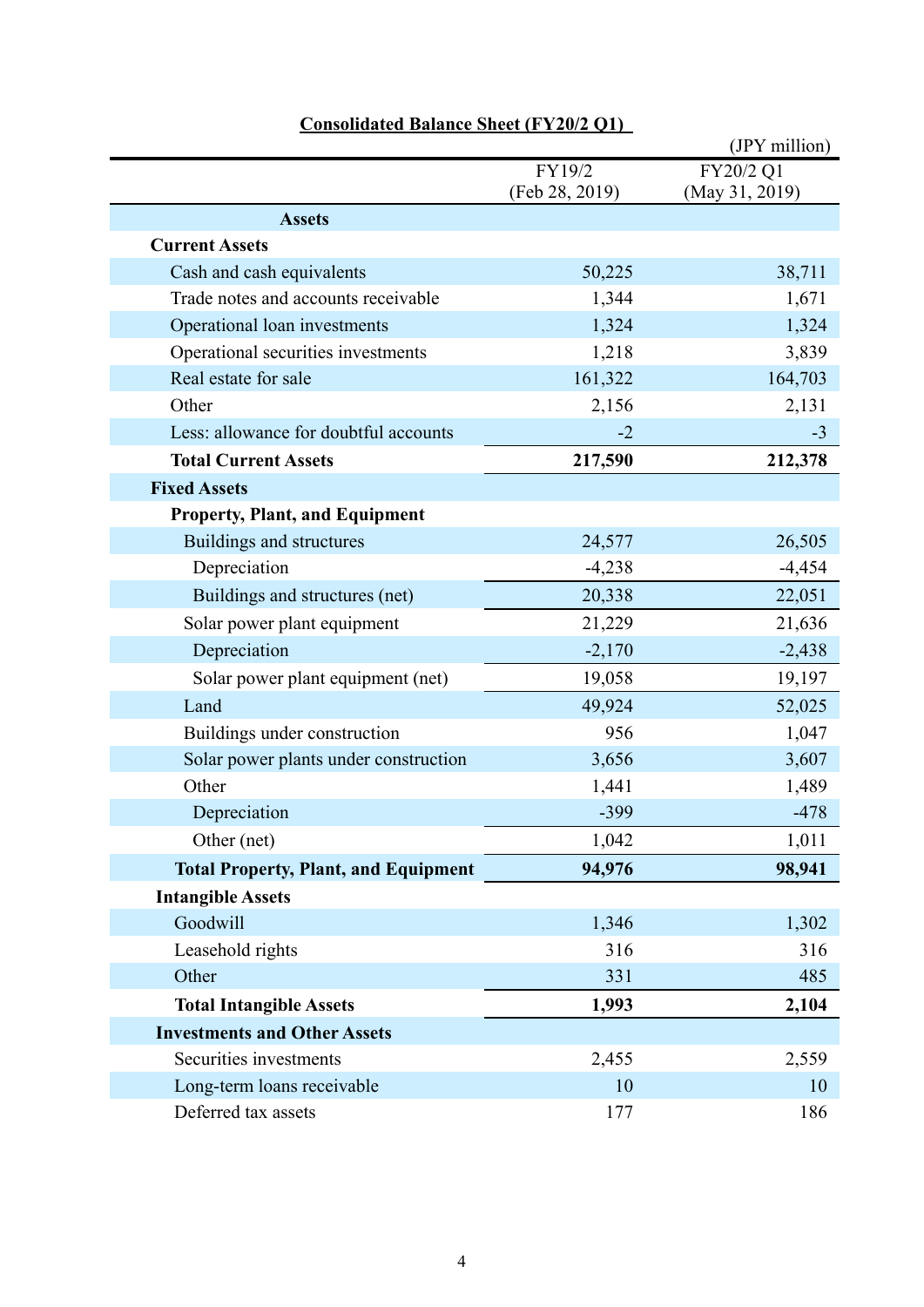|                                           |                          | (JPY million)               |
|-------------------------------------------|--------------------------|-----------------------------|
|                                           | FY19/2<br>(Feb 28, 2019) | FY20/2 Q1<br>(May 31, 2019) |
|                                           |                          |                             |
| Other                                     | 2,231                    | 2,131                       |
| Less: allowance for doubtful accounts     | $-91$                    | $-91$                       |
| <b>Total Investments and Other Assets</b> | 4,782                    | 4,795                       |
| <b>Total Fixed Assets</b>                 | 101,752                  | 105,842                     |
| <b>Total Assets</b>                       | 319,343                  | 318,220                     |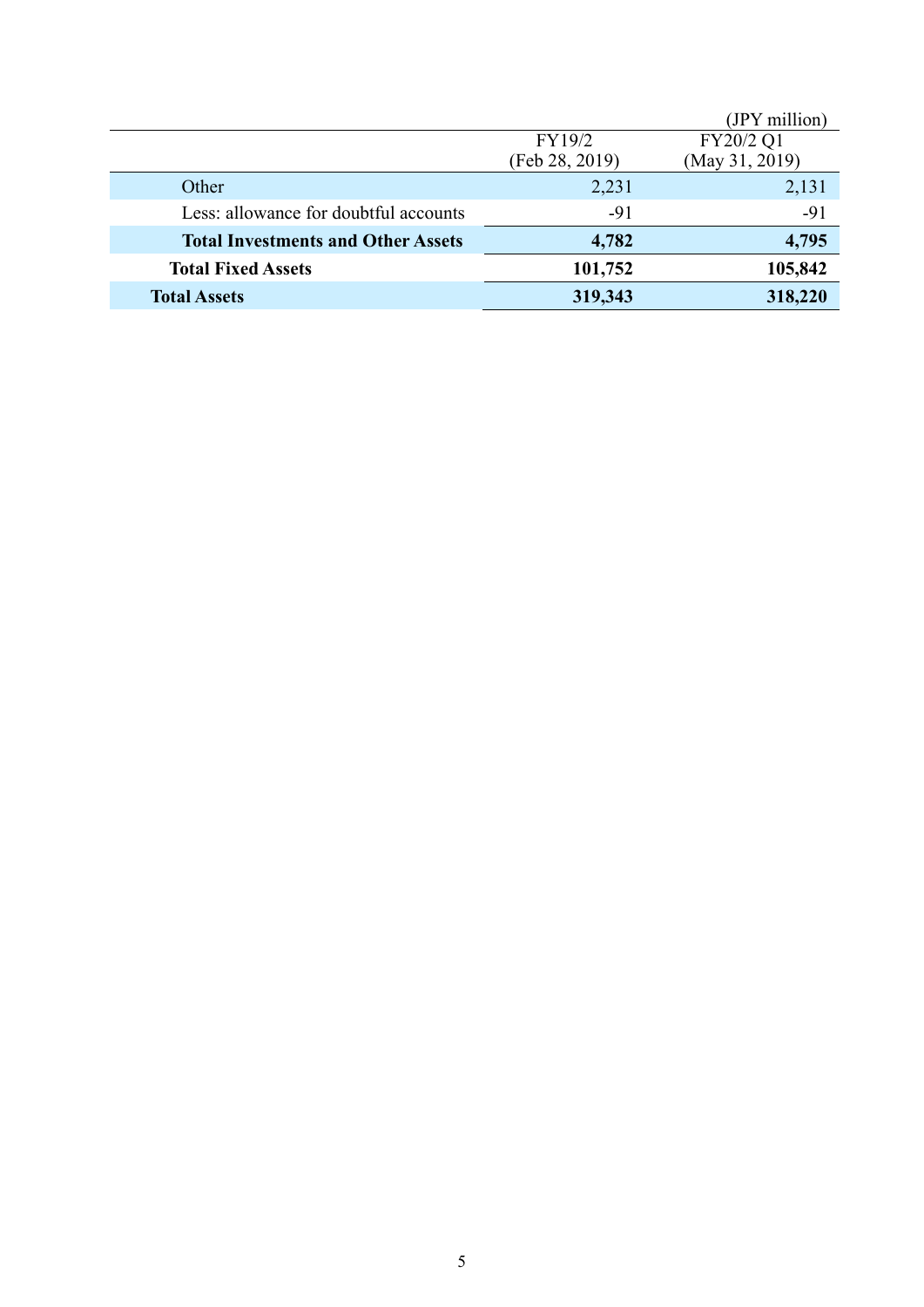|                                                               |                          | (JPY million)               |
|---------------------------------------------------------------|--------------------------|-----------------------------|
|                                                               | FY19/2<br>(Feb 28, 2019) | FY20/2 Q1<br>(May 31, 2019) |
| <b>Liabilities</b>                                            |                          |                             |
| <b>Current Liabilities</b>                                    |                          |                             |
| Short-term loans                                              | 3,275                    | 6,467                       |
| Bonds (due within one year)                                   | 112                      | 112                         |
| Long-term loans (due within one year)                         | 7,881                    | 8,660                       |
| Long-term non-recourse loans<br>(due within one year)         | 1,666                    | 1,666                       |
| Income taxes payable                                          | 3,760                    | 1,326                       |
| Accrued bonuses                                               | 31                       | 281                         |
| Other current liabilities                                     | 5,178                    | 4,065                       |
| <b>Total Current Liabilities</b>                              | 21,905                   | 22,579                      |
| <b>Long-Term Liabilities</b>                                  |                          |                             |
| <b>Bonds</b>                                                  | 538                      | 538                         |
| Long-term loans                                               | 131,569                  | 133,508                     |
| Long-term non-recourse loans                                  | 51,068                   | 49,341                      |
| Deferred tax liabilities                                      | 2,164                    | 2,175                       |
| Long-term security deposits received                          | 8,292                    | 7,995                       |
| Other long-term liabilities                                   | 946                      | 964                         |
| <b>Total Long-Term Liabilities</b>                            | 194,579                  | 194,523                     |
| <b>Total Liabilities</b>                                      | 216,484                  | 217,102                     |
| <b>Net Assets</b>                                             |                          |                             |
| <b>Shareholders' Equity</b>                                   |                          |                             |
| Capital                                                       | 26,820                   | 26,820                      |
| Capital reserve                                               | 11,207                   | 11,207                      |
| Retained earnings                                             | 66,730                   | 68,072                      |
| Treasury shares                                               | $-5,988$                 | $-5,988$                    |
| <b>Total Shareholders' Equity</b>                             | 98,769                   | 100,111                     |
| <b>Accumulated Other Comprehensive</b><br><b>Income</b>       |                          |                             |
| Valuation gain (loss) on other securities                     | 386                      | 349                         |
| Deferred gain (loss) on long-term<br>interest rate hedges     | $-408$                   | $-420$                      |
| <b>Total Accumulated Other</b><br><b>Comprehensive Income</b> | $-21$                    | $-71$                       |
| <b>Stock Options</b>                                          | 827                      | 890                         |
| <b>Minority Interests</b>                                     | 3,283                    | 186                         |
| <b>Total Net Assets</b>                                       | 102,859                  | 101,118                     |
| <b>Total Liabilities and Net Assets</b>                       | 319,343                  | 318,220                     |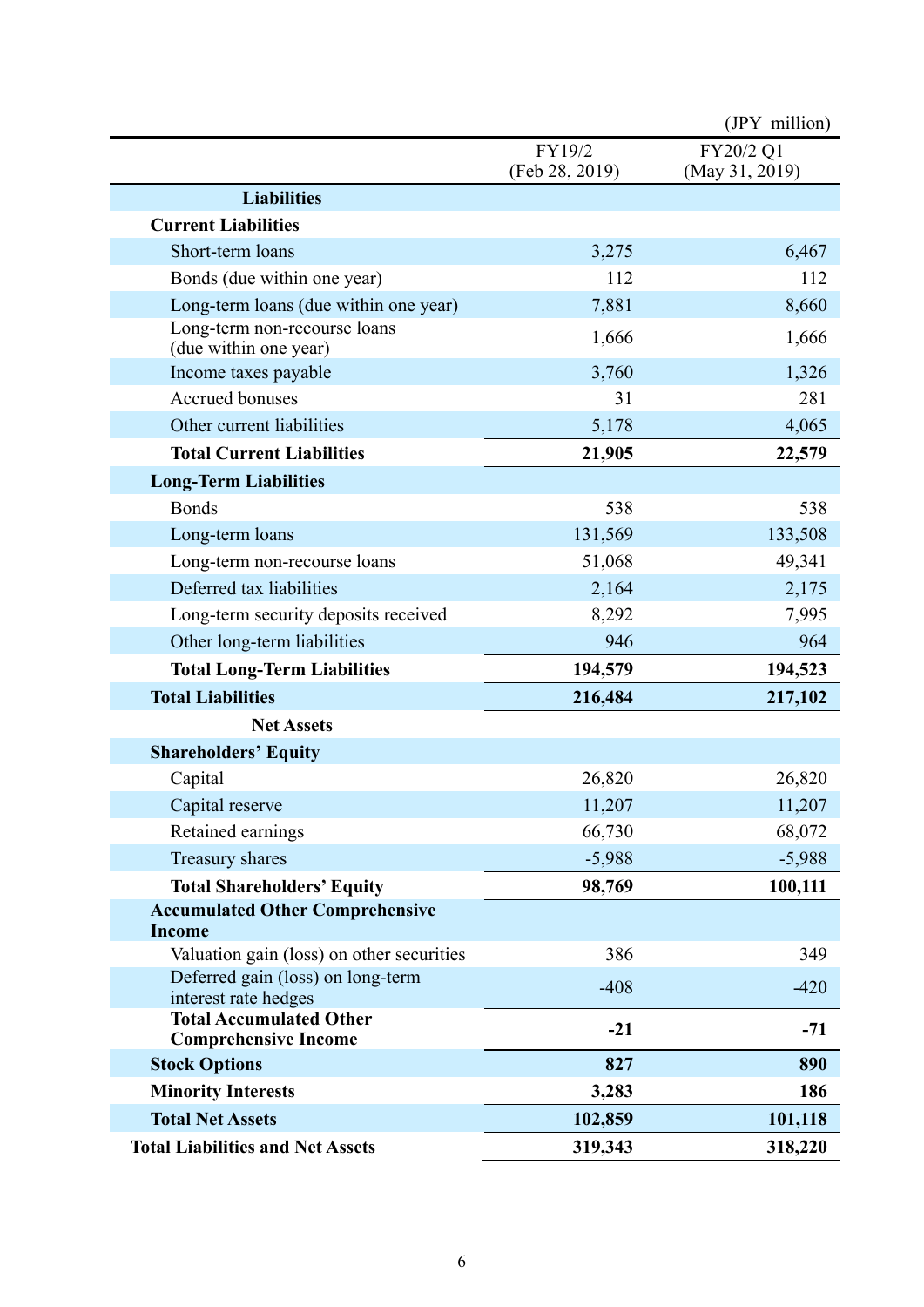## **Consolidated Income Statement (FY20/2 Q1)**

|                                                                |                                               | $(IPY$ million)                               |
|----------------------------------------------------------------|-----------------------------------------------|-----------------------------------------------|
|                                                                | FY19/2 Q1<br>(Mar 1, 2018 to<br>May 31, 2018) | FY20/2 Q1<br>(Mar 1, 2019 to<br>May 31, 2019) |
| <b>Revenue</b>                                                 | 16,108                                        | 26,290                                        |
| <b>Cost of Goods Sold</b>                                      | 8,653                                         | 15,994                                        |
| <b>Gross Profit</b>                                            | 7,454                                         | 10,295                                        |
| SG&A                                                           | 1,461                                         | 1,758                                         |
| <b>Operating Profit</b>                                        | 5,992                                         | 8,537                                         |
| <b>Non-Operating Income</b>                                    |                                               |                                               |
| Interest income                                                |                                               | 1                                             |
| Dividend income                                                | 21                                            | 35                                            |
| Foreign currency valuation gain                                | 15                                            |                                               |
| Mark-to-market gain on long-term<br>interest rate hedges       | 6                                             |                                               |
| Other                                                          | 14                                            | 15                                            |
| <b>Total Non-Operating Income</b>                              | 57                                            | 53                                            |
| <b>Non-Operating Expenses</b>                                  |                                               |                                               |
| Interest expense                                               | 569                                           | 558                                           |
| Foreign currency valuation loss                                |                                               | 39                                            |
| Mark-to-market loss on long-term<br>interest rate hedges       |                                               | 98                                            |
| Debt financing-related fees                                    | 226                                           | 236                                           |
| Other                                                          | 37                                            | 49                                            |
| <b>Total Non-Operating Expenses</b>                            | 833                                           | 982                                           |
| <b>Recurring Profit</b>                                        | 5,217                                         | 7,607                                         |
| <b>Extraordinary Gains</b>                                     |                                               |                                               |
| Gain on sale of securities investments                         | $\overline{2}$                                | 11                                            |
| Gain on sale of subsidiary shares                              |                                               | 169                                           |
| Other                                                          |                                               | 35                                            |
| <b>Total Extraordinary Gains</b>                               | $\overline{2}$                                | 215                                           |
| <b>Extraordinary Losses</b>                                    |                                               |                                               |
| Loss on disposal of fixed assets                               |                                               | 27                                            |
| <b>Total Extraordinary Losses</b>                              |                                               | 27                                            |
| <b>Pre-Tax Net Income</b>                                      | 5,220                                         | 7,796                                         |
| <b>Income Taxes</b>                                            | 1,651                                         | 2,094                                         |
| <b>Pre-Minority Interest Net Income</b>                        | 3,568                                         | 5,701                                         |
| <b>Net Income Attributable to Minority</b><br><b>Interests</b> | 21                                            | 932                                           |
| <b>Net Income</b>                                              | 3,547                                         | 4,768                                         |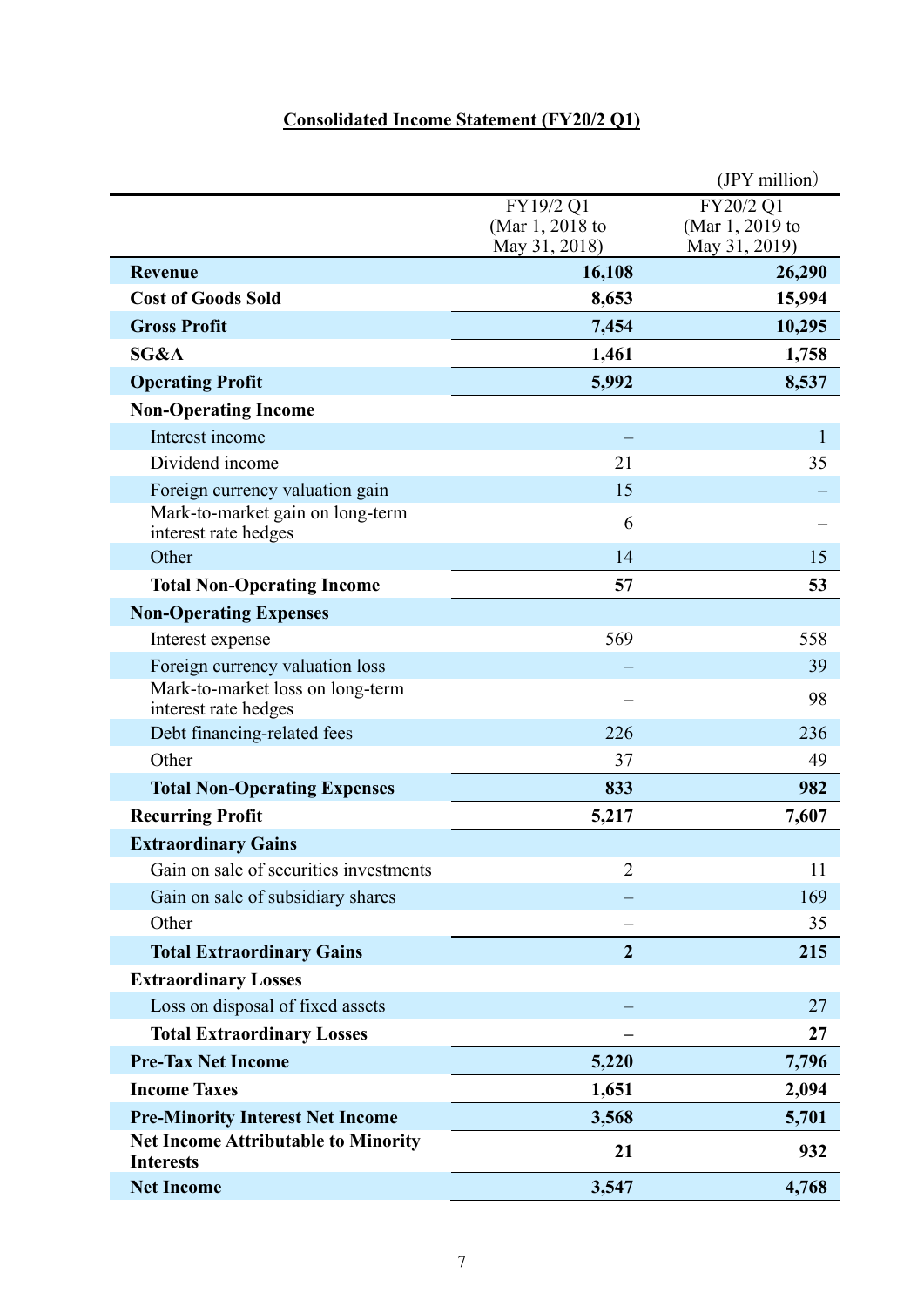### **Consolidated Statement of Comprehensive Income (FY20/2 Q1)**

|                                                             |                                               | (JPY million)                                 |
|-------------------------------------------------------------|-----------------------------------------------|-----------------------------------------------|
|                                                             | FY19/2 Q1<br>(Mar 1, 2018 to<br>May 31, 2018) | FY20/2 Q1<br>(Mar 1, 2019 to<br>May 31, 2019) |
| <b>Pre-Minority Interest Net Income</b>                     | 3,568                                         | 5,701                                         |
| <b>Other Comprehensive Income</b>                           |                                               |                                               |
| Valuation loss (gain) on other<br>securities                | $-101$                                        | $-37$                                         |
| Deferred loss (gain) on long-term<br>interest rate hedges   | $-18$                                         | $-12$                                         |
| <b>Total Other Comprehensive Income</b>                     | $-119$                                        | $-49$                                         |
| <b>Comprehensive Income</b>                                 | 3,448                                         | 5,651                                         |
| Comprehensive income attributable to<br>common shareholders | 3,427                                         | 4,718                                         |
| Comprehensive income attributable to<br>minority interests  | 21                                            | 932                                           |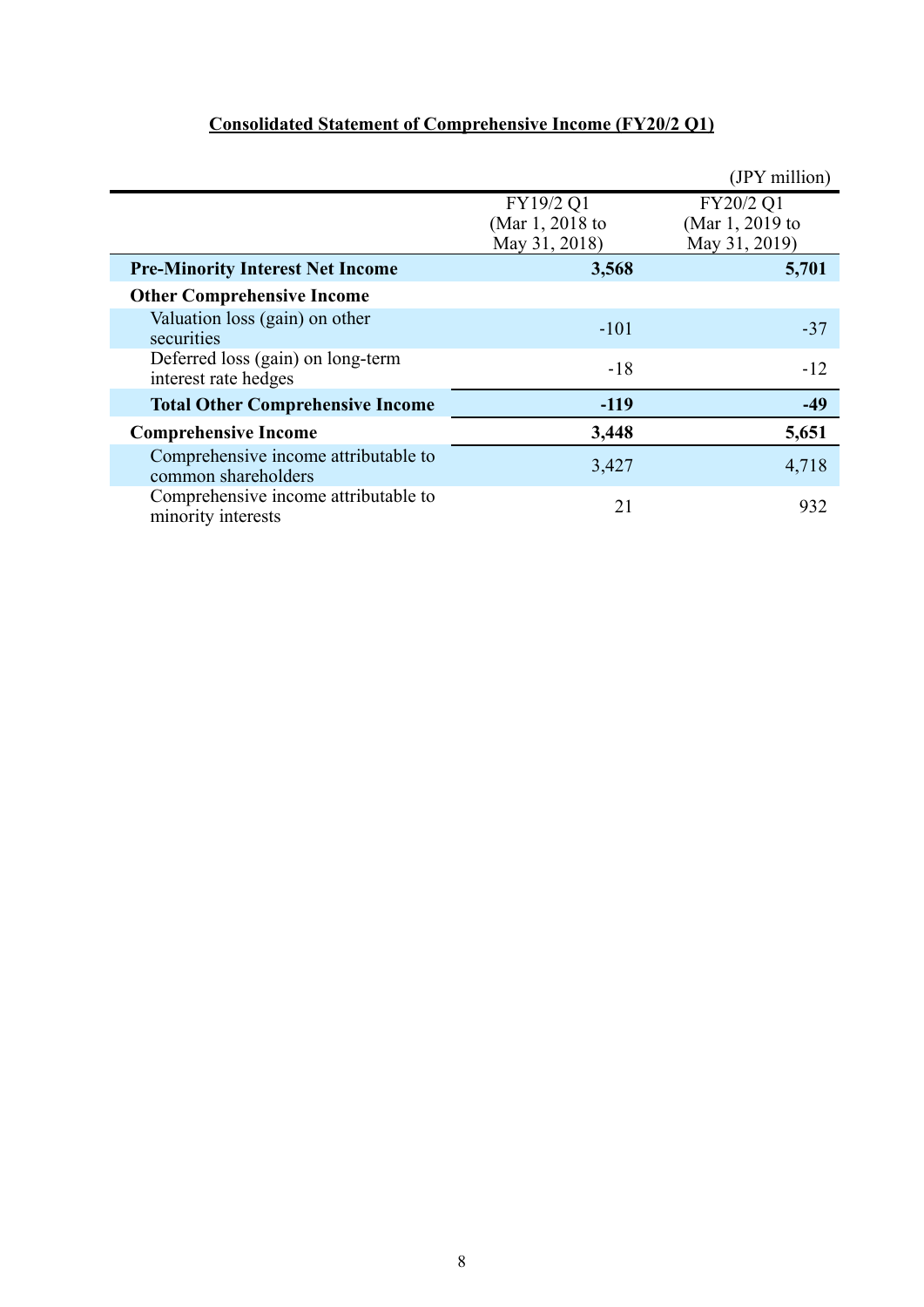### **Consolidated Cash Flow Statement (FY20/2 Q1)**

|                                                              |                                               | (JPY million)                                 |
|--------------------------------------------------------------|-----------------------------------------------|-----------------------------------------------|
|                                                              | FY19/2 Q1<br>(Mar 1, 2018 to<br>May 31, 2018) | FY20/2 Q1<br>(Mar 1, 2019 to<br>May 31, 2019) |
| <b>Cash Flows from Operations:</b>                           |                                               |                                               |
| Pre-tax net income                                           | 5,220                                         | 7,796                                         |
| Depreciation                                                 | 394                                           | 610                                           |
| Share-based compensation expenses                            | 51                                            | 62                                            |
| Amortization of goodwill                                     | 51                                            | 43                                            |
| Increase (decrease) in accrued bonuses                       | 224                                           | 250                                           |
| Increase (decrease) in allowance for<br>doubtful accounts    | $-26$                                         |                                               |
| Interest and dividend income                                 | $-21$                                         | $-37$                                         |
| Interest expenses                                            | 569                                           | 558                                           |
| Gain (loss) on sale of subsidiary shares                     |                                               | $-169$                                        |
| Loss (gain) on sale of securities<br>investments             | $-2$                                          | $-11$                                         |
| Decrease (increase) in trading notes<br>and receivables      | $-329$                                        | $-326$                                        |
| Decrease (increase) in operational<br>securities investments | $-562$                                        | 611                                           |
| Decrease (increase) in real estate for<br>sale               | $-803$                                        | $-3,380$                                      |
| Decrease (increase) in advances paid                         | 76                                            | 122                                           |
| Decrease (increase) in prepaid<br>expenses                   | $-124$                                        | $-119$                                        |
| Decrease (increase) in accounts<br>receivable                | $-6$                                          | 51                                            |
| Decrease (increase) in consumption<br>taxes receivable       | 413                                           | $-32$                                         |
| Increase (decrease) in accounts<br>payable                   | $-1,234$                                      | $-824$                                        |
| Increase (decrease) in accrued<br>expenses                   | 117                                           | 104                                           |
| Increase (decrease) in deposits<br>received                  | 510                                           | 595                                           |
| Increase (decrease) in security deposits<br>received         | $-497$                                        | $-297$                                        |
| Other                                                        | 252                                           | $-190$                                        |
| <b>Sub-Total</b>                                             | 4,272                                         | 5,418                                         |
| Interest and dividend income received                        | 21                                            | 37                                            |
| Interest expense paid                                        | $-567$                                        | $-463$                                        |
| Income taxes paid                                            | $-1,953$                                      | $-4,358$                                      |
| <b>Net Cash from (Used for)</b><br><b>Operations</b>         | 1,772                                         | 632                                           |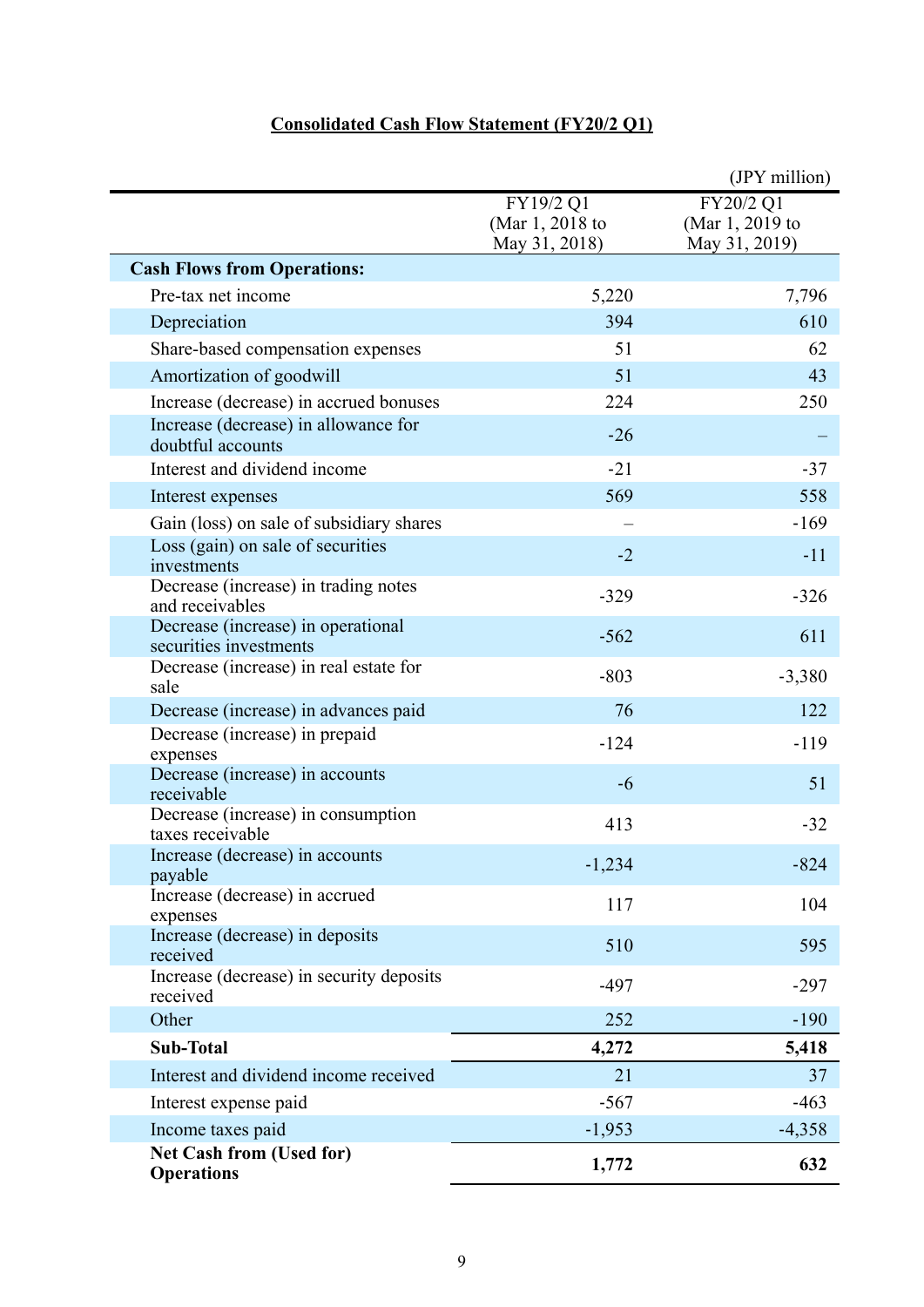|                                                                                                               |                                               | (JPY million)                                 |
|---------------------------------------------------------------------------------------------------------------|-----------------------------------------------|-----------------------------------------------|
|                                                                                                               | FY19/2 Q1<br>(Mar 1, 2018 to<br>May 31, 2018) | FY20/2 Q1<br>(Mar 1, 2019 to<br>May 31, 2019) |
| <b>Cash Flows from Investments:</b>                                                                           |                                               |                                               |
| Payments into time deposits                                                                                   | $-54$                                         | $-3$                                          |
| Proceeds from withdrawal of time<br>deposits                                                                  | 9                                             | 2,009                                         |
| Payments for securities investments                                                                           | $-25$                                         | $-93$                                         |
| Proceeds from sale of securities<br>investments                                                               | 32                                            | 111                                           |
| Acquisition of property, plant, and<br>equipment                                                              | $-733$                                        | $-5,000$                                      |
| Acquisition of intangible assets                                                                              | $-142$                                        | $-70$                                         |
| Payments of SPC capital contributions                                                                         |                                               | $-2$                                          |
| Payments of security deposits                                                                                 | $-15$                                         | $-20$                                         |
| Payments of loans receivable                                                                                  |                                               | $-40$                                         |
| Other                                                                                                         | $-23$                                         | $-1$                                          |
| <b>Net Cash from (Used for)</b><br><b>Investments</b>                                                         | $-953$                                        | $-3,110$                                      |
| <b>Cash Flows from Financing:</b>                                                                             |                                               |                                               |
| Net increase (decrease) in short-term<br>loans                                                                | 3,887                                         | 3,192                                         |
| Proceeds from long-term loans                                                                                 | 13,212                                        | 14,805                                        |
| Repayment of long-term loans                                                                                  | $-3,248$                                      | $-12,164$                                     |
| Proceeds from long-term non-recourse<br>loans                                                                 | 3,500                                         |                                               |
| Repayment of long-term non-recourse<br>loans                                                                  | $-7,082$                                      | $-1,727$                                      |
| Proceeds from employee exercise of<br>stock options                                                           | 59                                            |                                               |
| Payments to minority interests                                                                                |                                               | $-1,276$                                      |
| Dividends paid                                                                                                | $-2,895$                                      | $-3,342$                                      |
| <b>Net Cash from (Used for) Financing</b>                                                                     | 7,433                                         | $-514$                                        |
| <b>Effect of Exchange Rate Change on</b><br><b>Cash and Cash Equivalents</b>                                  |                                               |                                               |
| Increase (Decrease) in Cash and Cash<br><b>Equivalents</b>                                                    | 8,253                                         | $-2,991$                                      |
| <b>Cash and Cash Equivalents at</b>                                                                           | 39,365                                        | 45,029                                        |
| <b>Beginning of Period</b><br><b>Cash and Cash Equivalents Resulting</b><br>from Exclusion from Consolidation | $-760$                                        | $-6,514$                                      |
| <b>Cash and Cash Equivalents at End of</b><br><b>Period</b>                                                   | 46,857                                        | 35,522                                        |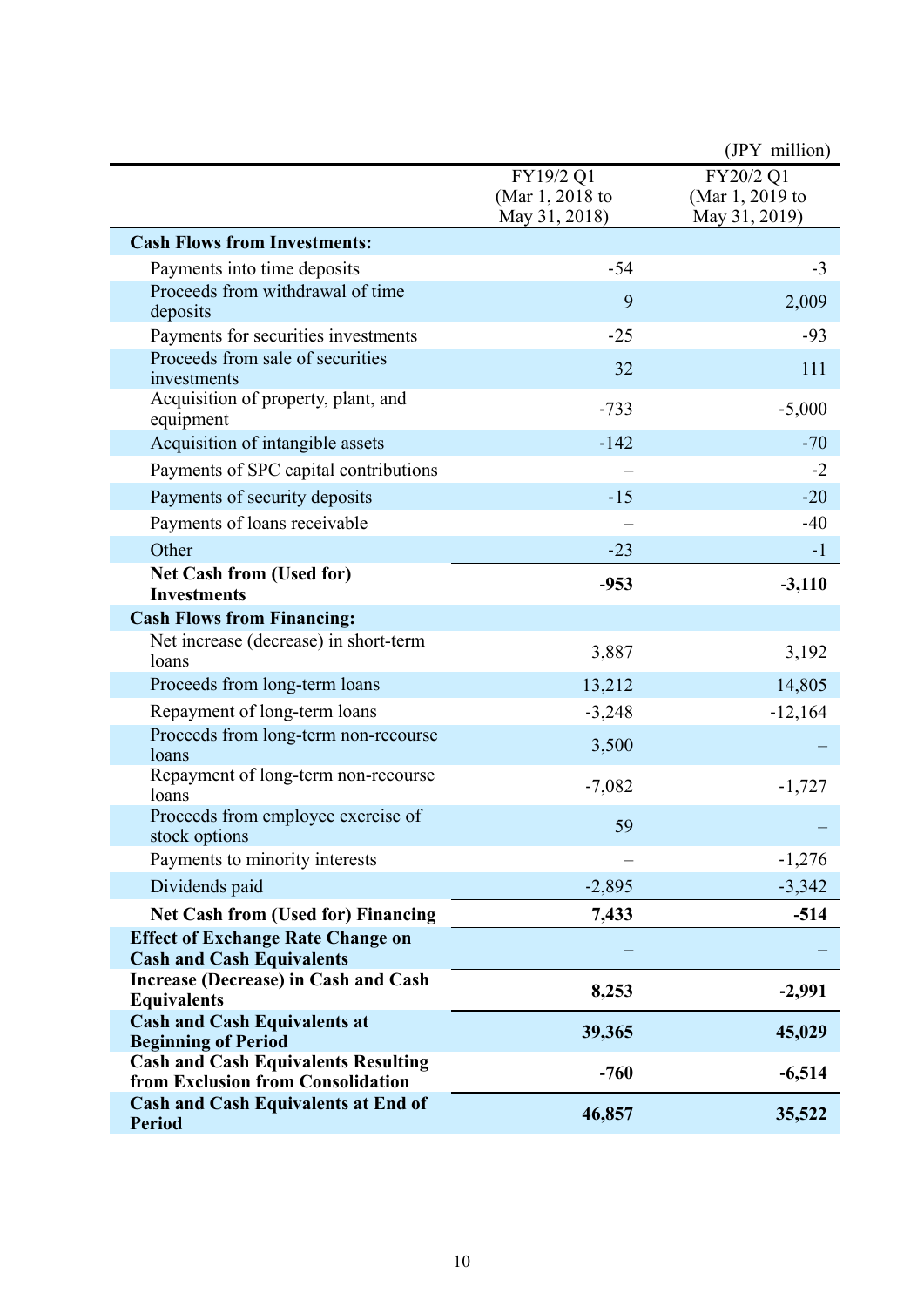| (Mar 1, 2019 to May 31, 2019)                                                                                                                    |                             |                                     |                         |         | (JPY million)           |                                                         |
|--------------------------------------------------------------------------------------------------------------------------------------------------|-----------------------------|-------------------------------------|-------------------------|---------|-------------------------|---------------------------------------------------------|
|                                                                                                                                                  | Segment                     |                                     |                         |         |                         |                                                         |
|                                                                                                                                                  | Asset<br>Management<br>(AM) | Sustainable<br>Real Estate<br>(SRE) | Clean<br>Energy<br>(CE) | Total   | Adjustment <sup>2</sup> | Amount<br>Recorded in<br>Financial<br><b>Statements</b> |
| Revenue                                                                                                                                          |                             |                                     |                         |         |                         |                                                         |
| Revenue from<br>External<br>Customers                                                                                                            | 626                         | 24,643                              | 1,020                   | 26,290  |                         | 26,290                                                  |
| Inter-Segment<br>Activities or<br>Reclassifications                                                                                              | 288                         |                                     |                         | 289     | $-289$                  |                                                         |
| Total                                                                                                                                            | 915                         | 24,643                              | 1,020                   | 26,579  | $-289$                  | 26,290                                                  |
| Segment $P\&L^1$                                                                                                                                 | 519                         | 7,644                               | 377                     | 8,542   | $-5$                    | 8,537                                                   |
| Segment P&L<br>$De$ tails <sup>1</sup><br><b>Stock Earnings</b><br>(Rental Income,<br>Base AM Fees,<br><b>FIT Solar Power</b><br>Earnings, etc.) | 411                         | 2,512                               | 377                     | 3,301   |                         |                                                         |
| <b>Flow Earnings</b><br>(Profits on<br>Sustainable Real<br>Estate Sales,<br>Profits on Solar<br>Power Plant<br>Sales, Spot AM<br>Fees, etc.)     | 108                         | 5,132                               |                         | 5,240   |                         |                                                         |
| <b>Segment Assets</b>                                                                                                                            | 1,941                       | 266,295                             | 28,344                  | 296,580 | 21,640                  | 318,220                                                 |
| Other                                                                                                                                            |                             |                                     |                         |         |                         |                                                         |
| Depreciation                                                                                                                                     |                             | 335                                 | 268                     | 604     | 6                       | 610                                                     |
| Increase in<br>Property, Plant,<br>and Equipment<br>and Intangible<br>Assets                                                                     |                             | 4,261                               | 460                     | 4,722   | 50                      | 4,772                                                   |

### **Revenue, P&L, and Assets by Segment (Current FY20/2 Q1)**

<sup>1</sup> Segment P&L is on an Operating Profit basis.

<sup>&</sup>lt;sup>2</sup> The Adjustment to Segment P&L (-JPY 5 million) reflects transaction eliminations and corporate expenses that were not allocated to the segments. The Adjustment to Segment Assets (JPY 21,640 million) reflects corporate assets, such as cash and cash equivalents, that were not allocated to the segments. The Adjustment to Depreciation (JPY 6 million) reflects depreciation of corporate assets that were not allocated to the segments. The Adjustment to Increase in Property, Plant, and Equipment and Intangible Assets (JPY 50 million) reflects corporate assets that were not allocated to the segments.